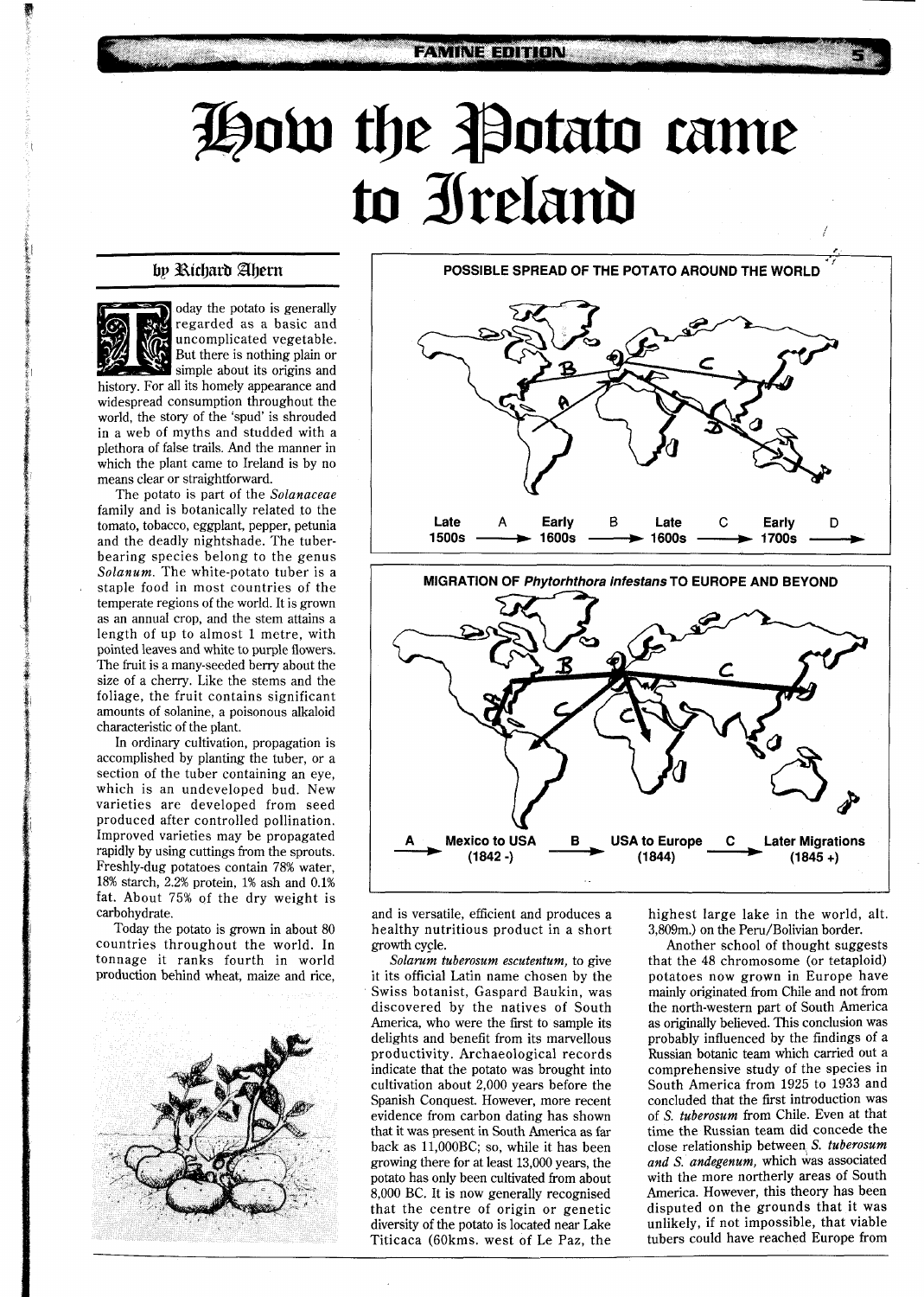Chile at this time. It is claimed that it is much more likely that the initial tubers brought to Europe were of the Andean type *(S. andegenum)* and probably originated in Columbia and may have been exported through the port of Cartegena (in N.W. Columbia, in the Caribbean).

The first European contact with the South American potato is attributed to the Spanish soldier, Pedro de Cieza de Leon, who came across the tuber in the Upper Cauca Valley of Colombia, in 1538. The potato did not reach Spain until the year 1565, and it is recorded that it was subsequently served to Europeans in a Seville hospital in 1573 and perhaps earlier. From Spain the tubers were transported by Catholic monks to Italy and from there to Belgium and the rest of Europe by the Papal Legates. The potato was introduced to China and Japan in the 17th century and New Zealand in the 18th century. To reach North America the potato travelled back across the Atlantic from Europe and appears to have been first grown in Virginia, where it was observed in 1620 and in Pennsylvania in 1685. However, the earliest authentic record of its cultivation in N. America is in 1719 at Londonderry, in New Hampshire.

The identity of the individual who was first responsible for bringing the plant to Europe is still unclear and, like many other aspects of the saga, the matter is still surrounded by legend, mystery and tradition. What does seem to be clear is that the original import to Europe was not of a single variety as we understand the term today but as a mixture of genetic lines. It is also possible that a number of imports took place around the same time or that true seed may have been the original source of the plant.

By the middle of the 17th century one can find many references to the potato as a source of food for the Irish. This would suggest that even by that time it was extensively grown in Ireland. However, it cannot be established with any degree of certainly when the potato was introduced here or by whom, but it is claimed to have been brought in sometime within the last 15 years of the 16th century. This would mean that it has now been grown here for some 400 years.

Many different theories of how the potato was introduced have been investigated and one such theory attributes the introduction to Sir Francis Drake (1540?-'96), who spent some two years hiding in 'Drake's Pool' outside Crosshaven, Co. Cork, on his return from South America. It is known that Drake first came across the potato on 28 November, 1577, on the Isle of Mocha, Chile (in the Pacific Ocean, 30kms off the coast, near Temuco). It is not clear what interest he took in this new food source at that time. However, at a later date, Drake took potatoes on board at Cartegena as food for his crew. He left there on 30 March and arrived in Plymouth on 26 July, 1586, a little late but in time to have planted any remaining tubers.



A farmer taking potatoes to market. Engraving, Pictorial Times, 28 February, 1846.

Another more universally accepted theory attributes the introduction to Sir Walter Raleigh (1554-1618), who is said to have brought the root from Virginia. However, this is considered to be highly unlikely, as Raleigh was never in Virginia, where the crop was unknown at that time. Of his five expeditions only one touched on Ireland (Smenvick, Co. Kerry) and the crew was in a state of semi-starvation on arrival. Other unsubstantiated reports suggest "that the potato was first introduced to Youghal by Raleigh. He had a large estate in the area and was Mayor of Youghal from 1588 to 1590, around the time it was first introduced. It is also apparent that its cultivation was well understood in that area at an early stage, indicating that it may have been introduced to Cork earlier than to many other areas.

While some discount the Raleigh theory, others give it a little more credibility. Belief in it seems to be centred firstly on the fact that Heriot (Raleigh's agent) is stated to have received tubers from Drake's ship which left Cartegena on 30 March, 1586. There is also a statement by Robert Southwell that his grandfather, Sir Robert Southwell, who obtained tubers

from Raleigh, was the first person to bring the root to Ireland. If this is true, then its introduction here could have been in 1586.

There was a belief that the potato had come directly from Spain to Ireland. This may have had some credibility in that there was a flourishing trade between the two countries at that time and, in about 1740, there was a reference to the potato as an *Spaineach Geal,* or the White Spaniard. It has also been linked to a shipwreck off the Galway coast involving the Spanish Armada, in 1588. Maurice Lenihan, in his *History of Limerick,* states that in '1565 John Hawkins, who had come from Santa Fe in South America, introduced potatoes to Ireland'. Hawkins (1532-'95) was, in fact, an English navigator and kinsman of Francis Drake and, in 1588, he served as rear-admiral in command of the *Victory* during the defeat of the Spanish Armada. In 1590, he made an unsuccessful voyage to the Azores in search of the Spanish silver fleet and, in 1595, the Queen sent Drake and Hawkins on an expedition against the Spanish forces in the West Indies. This mission was a failure and both of them contracted dysentery in the Caribbean and were buried at sea.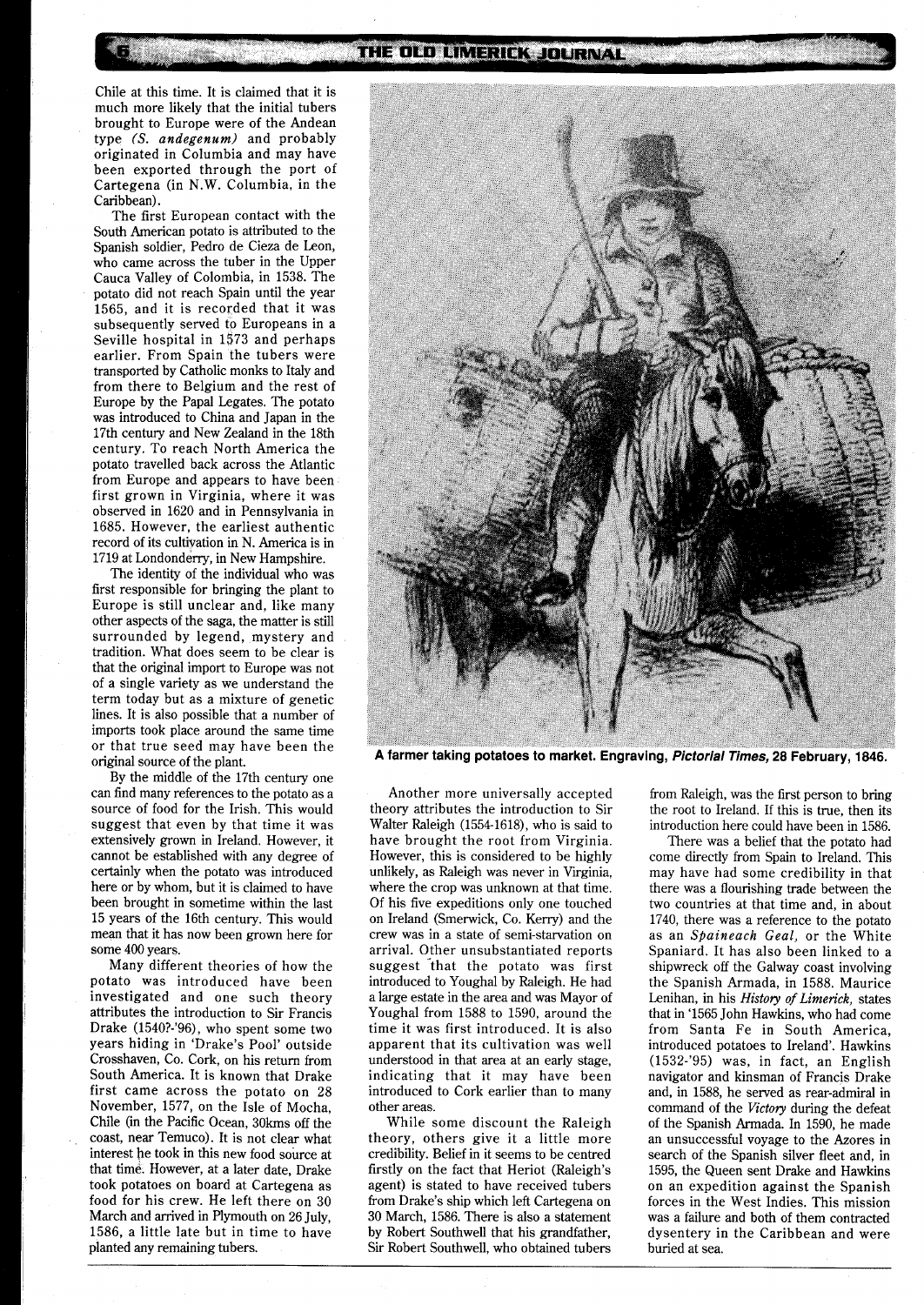### **FAMINE EDITION**



The interior of a peasant's cottage. Engraving, Pictorial Times, 24 January, 1846.

It seems to be generally agreed that the potato found an agreeable home in Ireland and its cultivation and use spread rapidly. Due to the widespread devastation and misery which prevailed at the end of the sixteenth century, there was not the normal prejudice which one would expect towards a new food crop. It was also free from disease, easy to grow and conserve, highly productive, pleasing to the palate, and required the minimum of cultivation and financial outlay, while at the same time producing its own seed for the following crop. Suitable meteorological conditions (wet and overcast) were attributed to the general acceptability of the potato in this country.

Its early history in Ireland is unclear. The written sources are confusing and sometimes contradictory. The first official record is to be found in the Montgomery Manuscripts which refer to potatoes being grown in Co. Down in 1606. If, as is suggested, it made its initial appearance in the south, it must have been rapidly adopted as a source of food to have reached the north some 20 years later. The council book of Youghal Corporation records that there was a toll on potatoes (roots) as early as 1623, again indicating that it had a level of general cultivation at an early stage.

Rural peasants had a cheap and plentiful source of food, as the potato could grow in the poorest conditions, with very little labour. The seed potatoes only needed to be laid on spade-dug beds and covered with earth. This was very important, because labourers had to give most of their time to the farmers they worked for, and had very little time for their own crops. Planted in April/May, the early Potato crop would come into season in late August, and the potatoes would be summer was therefore a time of some hardship, because families had to buy

expensive oatmeal to eat until the new crop came in. If they could not afford oatmeal, they would travel the roads begging, to buy food for the 'summer hunger'.

Between 1570 and 1675 the potato became a supplementary food and a standby against famine. This factor saved Ireland in the winter of 1629-30, when there was a scarcity in England and again during the Cromwellian War of 1645-'52. As early as 1659, Robert Boyle (1627-'91, an Irish scientist who helped to dissociate chemistry from alchemy) had plans for experiments with potatoes to determine the effect of seed-cutting on productivity, and composts on quality. In 1633, Boyle's gardener sent him a box of potatoes from his estate in Lismore, Co. Waterford, for

distribution to his friends in the Royal Society in England. The tubers were accompanied by a letter giving details as to the proper husbandry to adopt which indicated that the crop was well advanced in that area by the middle of the 17th century. The Irish also developed the 'lazy bed' system; one which was similar to some of the production methods in the Andes and it had distinct advantages in wet and poorly drained soils. All the cultivation was done by hand with a spade, referred to as a 'loy' or 'fack' which was very similar to the Peruvian 'taclla'. The parallel between the two cultural systems suggests they came about by adopting similar solutions to identical problems rather than a transfer of culture. Manure was provided by the farm animals and in some cases seaweed was also used.

John Foster, of Buckinghamshire, in a pamphlet dealing exclusively with the potato, was the first to refer to it as the 'Irish potato', in 1664, and this term is still in use in many parts of the world.

Over time its character must have changed considerably. The varieties introduced from Latin-America were used originally as seasonal garden crops; how they evolved into 'Irish potatoes', lasting 7 to 9 months of the year, remains unclear. In the following decades many different types were tailored to a range of soil and climatic conditions, unknown in Latin-America, in an attempt to stretch the season and provide insurance against crop failure. Unlike Andean users, however, the Irish failed (if they ever attempted) to devise a means of storing buffer stocks from one year to the next. Some peasants left them in the ground, digging only the amount needed for daily consumption, while others stacked them in a corner of their cabin or buried them in shallow pits where they kept for months without spoiling. Still, experimentation increased the potato's advantages.



Women digging potatoes in the mid-19th century. Engraving The Lady's **Newmaner. 13 January, 1849.**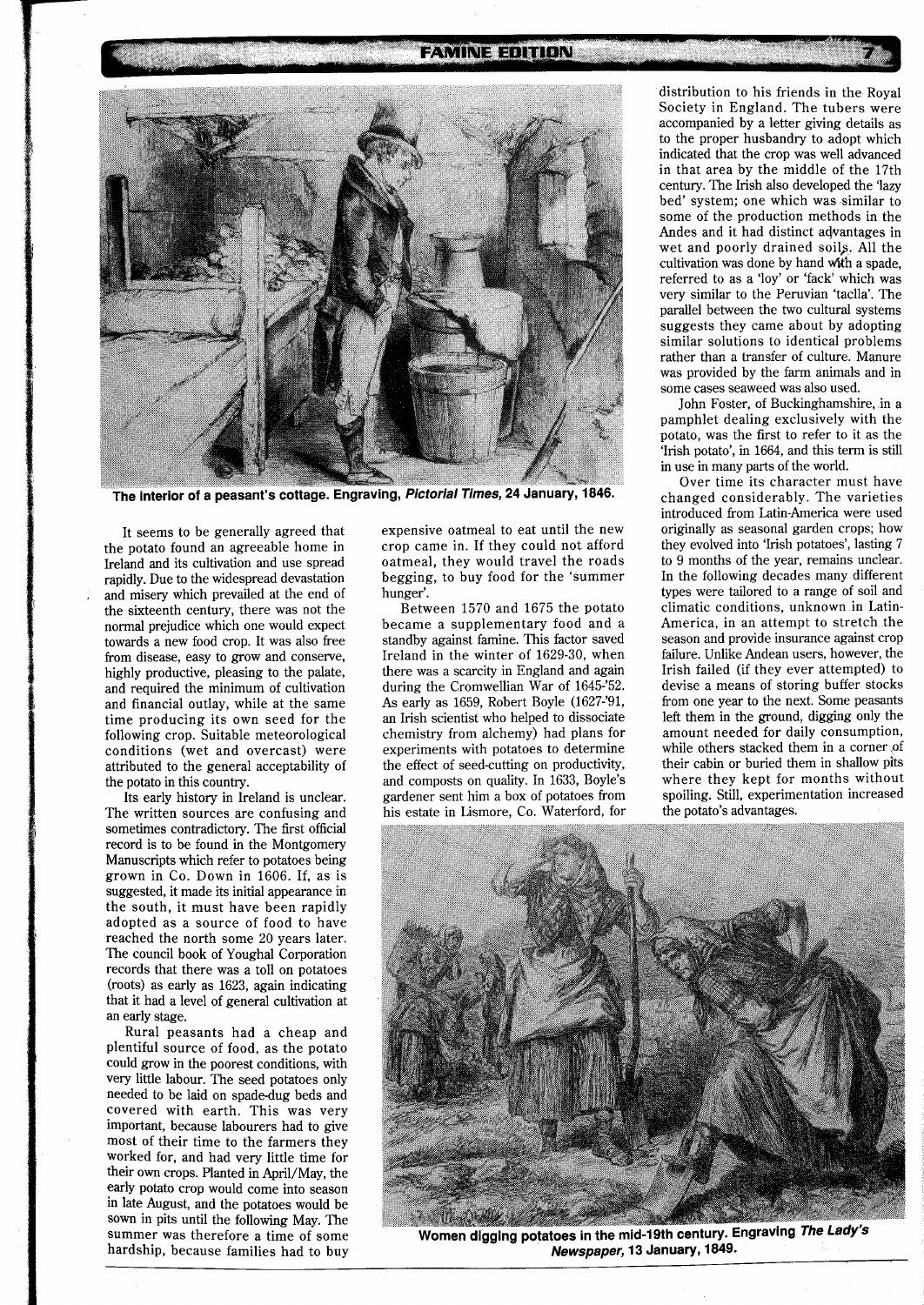# THE OLD LIMERICK JOURNAL

Before 1700, the two principal sources of food for th masses of the population were pastoral products and grain. The moist and cool climate of Ireland provided an ideal environment for the rearing of livestock, and hence the production and consumption of meat, offal, milk and butter. Oats were grown extensively in Ireland; barley, wheat and rye grew in more favoured regions, mainly for export. Oats were incorporated into diets in a wide variety of ways. For example, oaten bread, porridge, and butter rolled in oats. Of these, the most componly eaten was porridge.

Two main points of view are put forward regarding the importance of the potato in Irish history. The first argues that, by 1730, the Irish had become completely dependent on it. Because such a little amount of land is needed to grow enough to feed a family, this meant that people could more easily survive on less land. Consequently, more marriages began to take place at an earlier age and holdings were subdivided. Also the basic nutritive soundness of the produce meant that health was not impaired, women were consequently more fertile and more children began to be born, and to survive. This cycle meant a population explosion from 1730 onwards.

The second point of view is that dependence on the potato did not happen until 1780 and, since the rise in population occurred between 1730 and 1780, it cannot be seen to have been the cause of expansion, but rather its adoption as the staple diet was a result of the dramatic increase in the population from 2.8 million to 4 million.

Ireland experienced the 'Penal Laws', together with trade restrictions during the first 75 years of the 18th century. These led to the collapse of many industries and a general deterioration in economic activity. This was coupled with the insecurity of land tenure, rack-renting (high rent that annually equals, or nearly equals, the value of the property upon which it is charged), absentee landlords and the sub-division of small holdings. All these factors induced a nation-wide state of poverty and discontent which, in turn, led to greater dependence on the potato. For the first half of the 18th century it was the winter nourishment for the poor. However, in the next **fifty** years it became the staple food of all small farmers and cottiers for most of the year.

During the century there seems to be scant reference to any improvements in the husbandry of the crop, although potato-breeding seems to have been widely practised, and a number of famous assortments, such as 'the Black Potato' (pre-1730), 'the Apple' (1768), 'Cups and Lumper' (pre-1808), were all introduced during this period.

The latter part of the 18th and the first part of the 19th century saw a prolonged and rapid rise in the population. This rise was accompanied by an expansion of the area under potatoes and the use of very marginal land for this purpose. The early



## **The potato plant.**

part of the 19th century can be characterised by the almost complete dependence of the majority of the populace on a single crop for their existence. **As** we approach the time of the famine, this dependency increased if anything, and the better quality potato varieties were gradually replaced by the higher-yielding, poor-quality Lumper. Apart from its use as a human food, the potato also found favour as animal feed, especially for pigs. In large parts of the country the reliance on this single variety and the inherent dangers of such a dependence was not frequently alluded to. However, there were warnings from the Select Committee for the Advances of Public Works in 1835 and again by a Captain Chad in 1839. These observations went unheeded and Ireland advanced irretrievably towards the inevitable disaster.

From the early part of the 19th century up to the famine there were eight general failures of the potato crop here. While three of these were attributed to the weather, the remainder were attributed to pathpgenic (disease-causing agent) organisms. This was the first time that bacteria and fungi were associated with harvest failures.

Ireland, in 1844, had a large, vigorous population, and a land which ranged from fertile farms in the north and east to large tracts of bog and rock in the west and south. However, the majority of its people lived in conditions of poverty and insecurity. At the top of the social pyramid was the Ascendancy class, the English and Anglo-Irish families who owned most of the land, and had almost limitless power over their tenants. Some of their estates were huge - the Earl of Lucan, for example, owned over 60,000 acres. Many of these landlords lived in England and were called 'absentees'.

It was a very unbalanced social

#### **Diseased stem.**

structure, with a huge gap between the landowners and the next level, the farmers. The latter rented the land they worked, and those who could afford to lease large farms broke up some of the land into smaller plots. These were then let to 'cottiers', or small farmers, under a system called 'conacre'. Nobody had security of tenure, and rents were high. In the heavily-populated south and west, farms were scratched out of boggy or stony land and relatively little cash was used in the economy. The cottier paid his rent by working for his landlord, and he could also rear a pig to sell for the small amount of cash he might need to buy clothes or other necessary goods. There was a large number of agricultural labourers, who travelled around looking for work. These were very badly off, because not many Irish farmers could afford labour, and they would try to get the smallest patch of land to keep their families together. In 1835, an inquiry found that over two million people were without regular employment of any kind.

As the tenants did not own the land they worked on, they could be put out at any time for such reasons as non-payment of rent, or because the landowner had decided to raise sheep on the estate. There was no incentive to improve property, and instead a system of subdivision grew up. Cottiers and farmers who had no money for marriage dowries, or for educating children to other careers, would simply give them a portion of ground when they got married. Since they could never have security, or a guaranteed permanent home, there was no need to delay marriage, so people wed young and constructed primitive huts on whatever patch of land they could find. As Irish peasant families were normally large, this meant the portions of acreage got ever smaller and became poorer as they were over-worked.